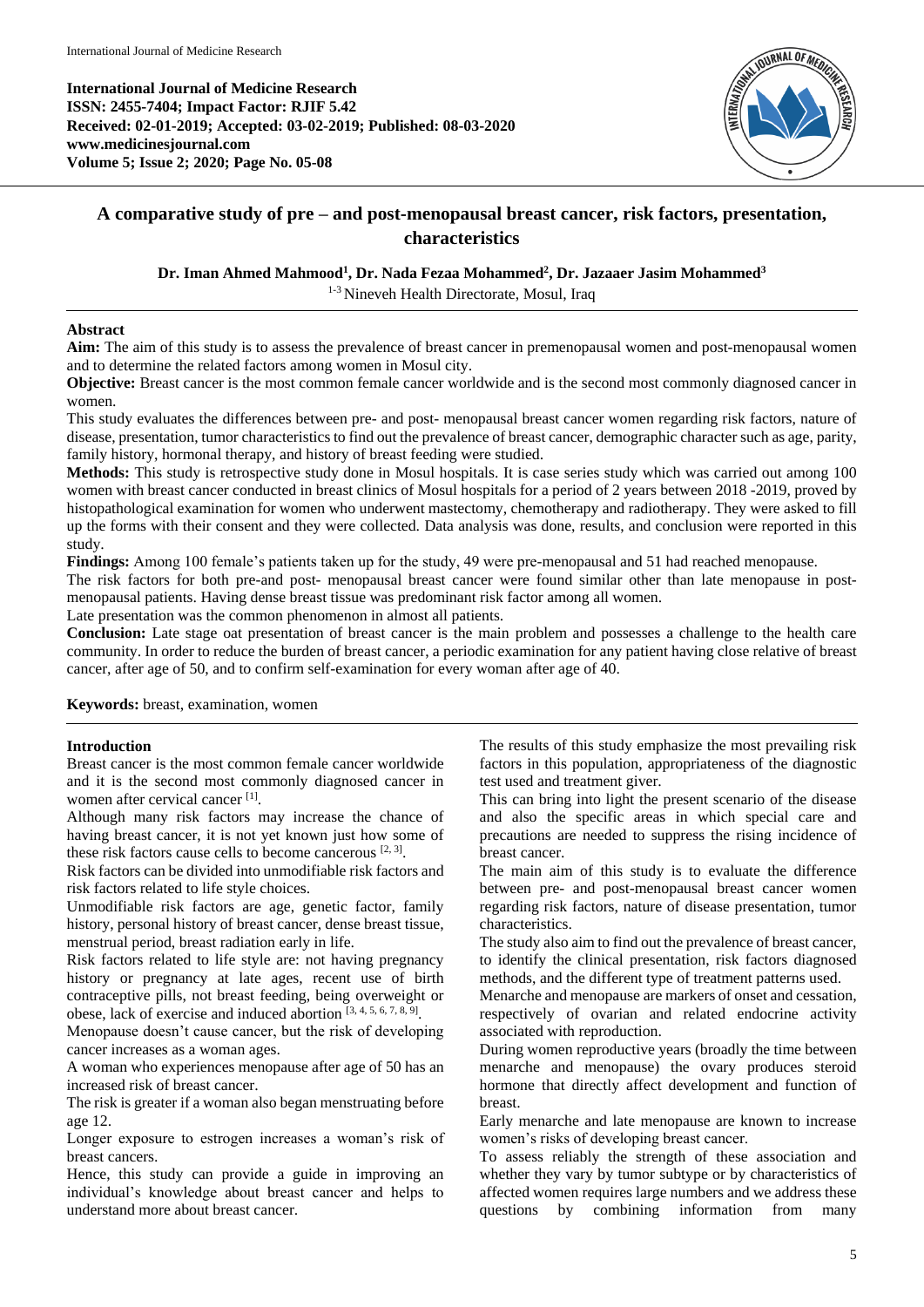epidemiological studies, combining individual participant data from many studies not only increase statistical power but also permits similar detentions and similar analytical methods to be used across studies.

Breast cancer has a major impact on academic performance and quality of life, and may bring about limitation in daily activities and work.

The problem may also influence the future job performance, causing a large burden for individual and society.

On other hand epidemiological studies of specific populations are needed to help clinicians and researchers find the factors influencing the frequency of breast cancer.

Despite regional variations breast cancers are a worldwide problem affecting women of all ages, races, income levels and geographical areas.

Breast cancer imposed a recognizable burden on sufferers including substantial personal suffering, impaired quality of life and financial cost, damage family life, social life and employment.

Long term effort of copying with a breast cancer also predisposed women to psychological illness for example depression.

### **Results**

- 1. Among 100 female's patients taken up for this study, 49 were pre-menopausal and 51 were menopause.
- 2. 87 of the patients who were diagnosed between the age of 40 and 81 years.
- 3. 13 patients only who are younger than 40 years were diagnosed.
- 4. 27 patients who are post-menopausal were diagnosed at age between 50 and 59 years.
- 5. Only 3 patients who are post-menopausal women below age of 50 were diagnosed.
- 6. 21 patients at age between (60-81) years were diagnosed.
- 7. 34 patients of pre-menopausal women were diagnosed at age between 40 and 49 years.
- 8. 12 patients of pre-menopausal women at age between 30 and 39 were diagnosed.
- 9. Only one patient of pre-menopausal women was diagnosed at age of 29.
- 10. Only 2 pre-menopausal women was diagnosed at age above 49.
- 11. Most of patients (92) presented with lump in breast.
- 12. Only 8 patients presented with nipple discharge and axillary swelling.
- 13. Age of menarche at 12 or below number of premenopausal patients are 28, number of post-menopausal patients is 45.
- 14. At age between 13 and14, number of pre-menopausal patients is 21, number of post-menopausal patients is 14.
- 15. Above age of14, number of post-menopausal patients is 2.
- 16. Regarding to nulliparous patients, number of postmenopausal patients is 8.
- 17. Patients with parity (1-2), number of pre-menopausal patients is 4, number of post-menopausal patients is 3.
- 18. Patients with parity (3-4), number of pre-menopausal patients is 21, number post-menopausal patients is 6.
- 19. Patients with parity (5-6), number of pre-menopausal patients is 14, number post-menopausal patients is 10.
- 20. Patients with parity (7-11), number of pre-menopausal patients is 7, number of post-menopausal patients is 20.
- 21. Patients with parity (12-13), number of pre-menopausal

patients is 7, number of post-menopausal patients is 20.

- 22. Patients with parity (12-13) parity, number of postmenopausal patients is 4.
- 23. Patients with less than 35 years of menses, number of pre-menopausal patients is 36, number of postmenopausal patients is 9.
- 24. Patients with more than 35 years of menses, number of pre-menopausal patients is 13, number of postmenopausal patients is 42.
- 25. Positive family history in pre-menopausal patients found in 8 patients.
- 26. Positive family history in post-menopausal patients found in 11 patients.
- 27. Negative family history in pre-menopausal patients found in 40 patients.
- 28. Positive history of ocp intake in pre-menopausal patients found in 11.
- 29. Positive history of ocp intake in post-menopausal patients found in 11.
- 30. Negative history of ocp intake in pre-menopausal patients found in 39.
- 31. Negative history of ocp intake in post-menopausal patients found in 39.
- 32. (43) Of pre-menopausal patients are breast feeding.
- 33. (41) Of post-menopausal patients are breast feeding.
- 34. (6) Of pre-menopausal patients are not breast feeding.
- 35. (10) Of post-menopausal patients are not breast feeding.

| <b>Risk factor</b>    | Pre $(N=49)$ | Post $(N=51)$ | Total $(N=100)$ |  |
|-----------------------|--------------|---------------|-----------------|--|
| Menarche Age (years)  |              |               |                 |  |
| $\leq 12$             | 28(57%)      | 35(68.6%)     | 63              |  |
| 13-14                 | 21(42%)      | 14(27.4%)     | 35              |  |
| >14                   |              | $2(3.9\%)$    | 2               |  |
| Parity Age (years)    |              |               |                 |  |
| $\overline{0}$        | $3(6.1\%)$   | 8(15.6%)      | 11              |  |
| $1 - 2$               | $4(8.1\%)$   | $3(5.8\%)$    | $\overline{7}$  |  |
| $3-4$                 | 21(42.8%)    | 6(11.7%)      | 27              |  |
| $5 - 6$               | 14(28.5%)    | $10(19.6\%)$  | 24              |  |
| $7 - 11$              | $7(14.2\%)$  | 20(39.2%)     | 27              |  |
| 12-13                 | $0(0\%)$     | $4(7.8\%)$    | $\overline{4}$  |  |
| Years of menses       |              |               |                 |  |
| $<$ 35                | 36(73.4%)    | 9(17.6%)      | 45              |  |
| $\geq$ 35             | 13(26.5%)    | 42(82.3%)     | 55              |  |
| <b>Family history</b> |              |               |                 |  |
| Yes                   | 8(16.3%)     | 11(21.5%)     | 19              |  |
| No                    | 40(81.6%)    | 41(80.3%)     | 81              |  |
| History of OCP        |              |               |                 |  |
| No                    | 39(79.5%)    | 39(76.4%)     | 78              |  |
| Yes                   | $11(22.4\%)$ | 11(21.5%)     | 22              |  |
| <b>Breast</b> feeding |              |               |                 |  |
| N <sub>0</sub>        | $6(1.2\%)$   | $10(19.6\%)$  | 16              |  |
| Yes                   | 43(87.7%)    | 41(80.3%)     | 84              |  |

**Table 1:** Risk Factor

**Table 2:** Hitopathology

| <b>Affected side</b> |            | Total number (N=100)   |
|----------------------|------------|------------------------|
| Right                | $60(60\%)$ |                        |
| Left                 | $40(40\%)$ |                        |
| Histopathology:      |            | Total number $(N=100)$ |
| Invasive ductal CA   | 85(85%)    |                        |
| Invasive lobular CA  | 15(15%)    |                        |
|                      |            |                        |

#### **Discussion**

Some previous stated that breast cancer is a disease of older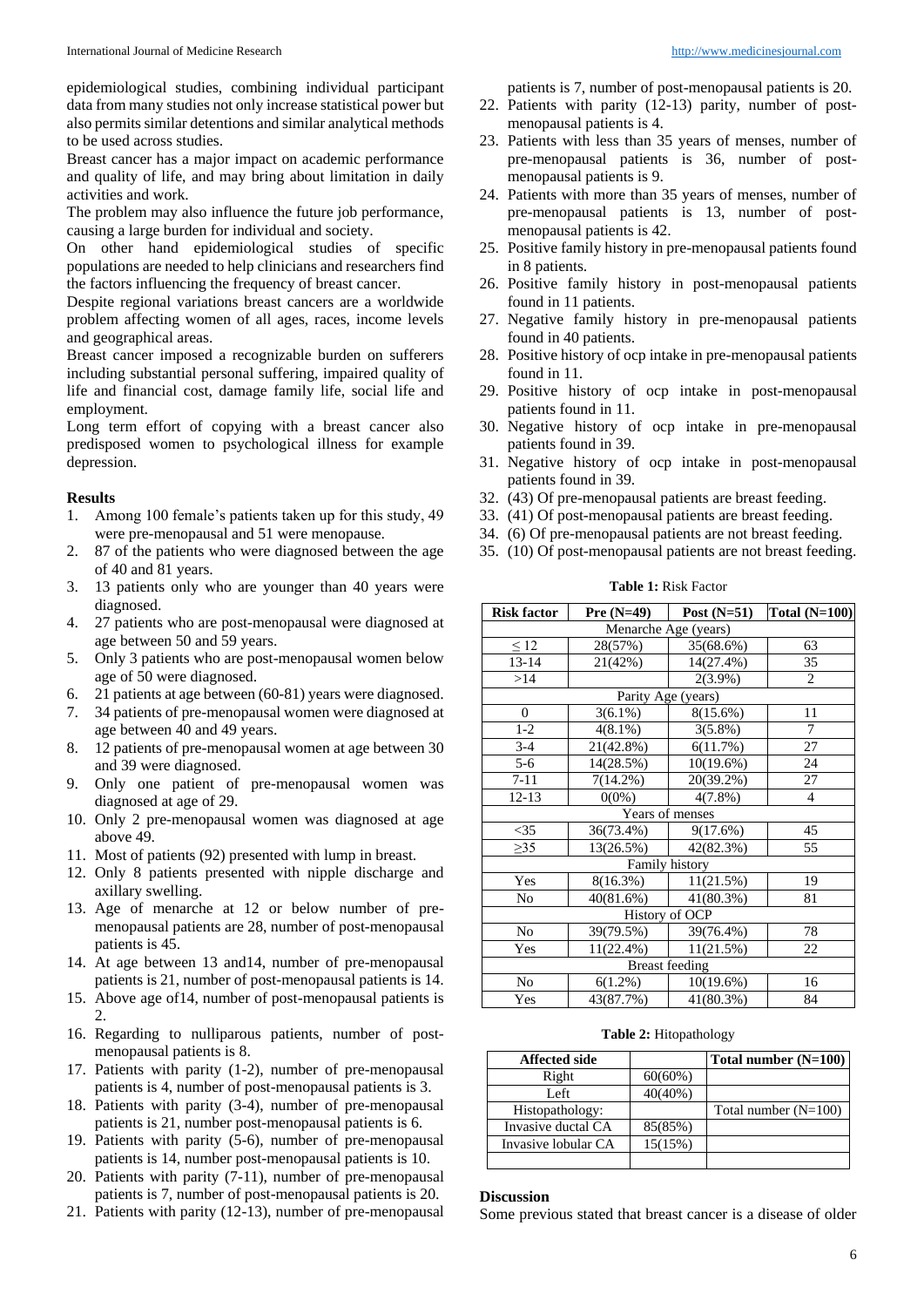women and its's incidence increases with age, and it is rare below age of 20 years  $[10, 11, 12]$ .

Majority of patients in this study were between 29 and 81 years old.

A majority of premenopausal patients were in third and fourth decade of their life and majority of post-menopausal were in fifth and sixth decade of their life.

More than 50% of women included in the study were diagnosed after age of 50.

The incidence of breast cancer in this study was found slightly more in post-menopausal women than in premenopausal women.

In post-menopausal women majority of them attend menopause after the age of 50 years.

Inconsistent results were publisher regarding age at menarche and breast cancer risk [13].

Some studies reported that younger age at menarche increase breast cancer risk only in pre-menopausal women, while some reported increased risk only for post-menopausal women [11, 12, 13] .

In some studies done previously, age at menarche was found to be associated with both pre-and post-menopausal breast cancer, while in another studies, it had no association with either pre or post-menopausal cancer  $[11, 12, 13]$ .

In this study, early onset of menarche was found to be associated with both pre and post-menopausal patients as the majority of patients in either groups attend puberty at age of 12 years and above.

Late menopause increases the risk of breast cancer in this study.

Risk of developing breast cancer increased in both pre and post-menopausal patients who had early onset of menarche and late menopause possibly due to increase in duration of hormonal exposure.

High parity has generally been associated with low breast cancer risk in previous epidemiological studies [15, 16].

Null parity was associated with an overall increased risk of breast cancer<sup>[10]</sup>.

Contradictory to the previous studies and available literature it was found that many women in this study presented with breast cancer despite of high parity.

Practicing breast feeding was believed to minimize the risk of breast cancer in both pre and post-menopausal patients.

The longer the duration of breast feeding by women the greater protection and the risk is relatively reduced by 4% for every 12 months of breast feeding [13].

But in this study, it was found that breast feeding was not protective against breast cancer in both pre and postmenopausal patients, which was conflicting with the majority of the western studies [12].

The nature of disease presentation and tumor characteristics were found independent of the menopausal status and were related to the stage of the disease.

Lump in the breast was the chief presenting complain of all the women in this study as reported in previous studies  $[12, 14, 14]$ 22] .

During patient interview, it was found that almost all women found al lump in their breast by their self, but due to lack of knowledge about breast cancer they were not able to detect their disease.

The problem of late presentation us mainly due to rural background, poverty and lack of awareness.

Hence by educating the women about mass on self-breast examination and screening techniques, they can detect their

disease by themselves which could also help in early diagnosis of the disease.

The incidence of breast cancer is higher in right breast more than the left.

For the diagnosis of breast cancer, core needle biopsy was done in the majority of patients and positive predictive outcome was obtained from them.

FNAC was done in those patients who were in stage 1 or 2 whose tumor size is comparatively less.

Apart from these tests abdominal ultrasound, chest x-ray, complete blood count, renal function test and cardiac test were done periodically to assess patient condition and also as a part of metastatic workup.

As reported in most of the previous studies, in filtrating duct cell carcinoma was the prominent histopathological type [11, 12, 20, 21] .

Other types include lobular carcinoma.

There was no single case of carcinoma in situ is reported.

Treatment of breast cancer should be multi- dimensional and multi-disciplinary in nature and must be given based on the stage of disease.

Optimized treatment can be enhanced when diagnosis is done early.

Majority of patients irrespective to their stage of disease received adjuvant treatment in which surgery was complemented by either chemotherapy, radiotherapy or both. Usually combination of both chemotherapy and radiotherapy was given after surgery.

Adjuvant treatment was found very fruitful in both early and advanced breast cancer.

In early breast cancer, it reduces the risk of local recurrence and in advanced breast cancer I delays local recurrence, reduces growth of systemic metastasis and prolongs life of patient.

Advanced breast cancer possess enormous management problem because of extensive lesions, which often result in difficult operative and post-operative problems such as flap necrosis, wound infection and early local recurrence of breast cancer.

The treatment of these patients paused a greater problem than anticipated.

Only palliative radiotherapy was offered to patients in an advanced stage.

Patient's recovered well after the treatment despite of the adverse effects, but it had a lot of impact on their wellbeing.

Patients were physically, emotionally and also psychosocially very week mainly due to the lack of proper financial assistance, or poor support from family and poverty. Lack of proper knowledge about the disease made them make false assumptions and interpretations, which developed a fear among them.

The risk factors for both pre and post-menopausal patients were found similar other than late menopause in postmenopausal patients.

The main reasons for late stage presentation are lack of awareness, poverty and absence of screening modalities, owing to lack of awareness, lack of funding, lack of infra structure, and lack of public health schemes, breast cancer screening, and early detection are not yet available even though there is increasing rate of incidence.

The pre requisites for early detection of breast cancer are cost effective screening modalities along with propagation of selfbreast examination and clinical breast examination.

Women should be informed about the benefits and harms of